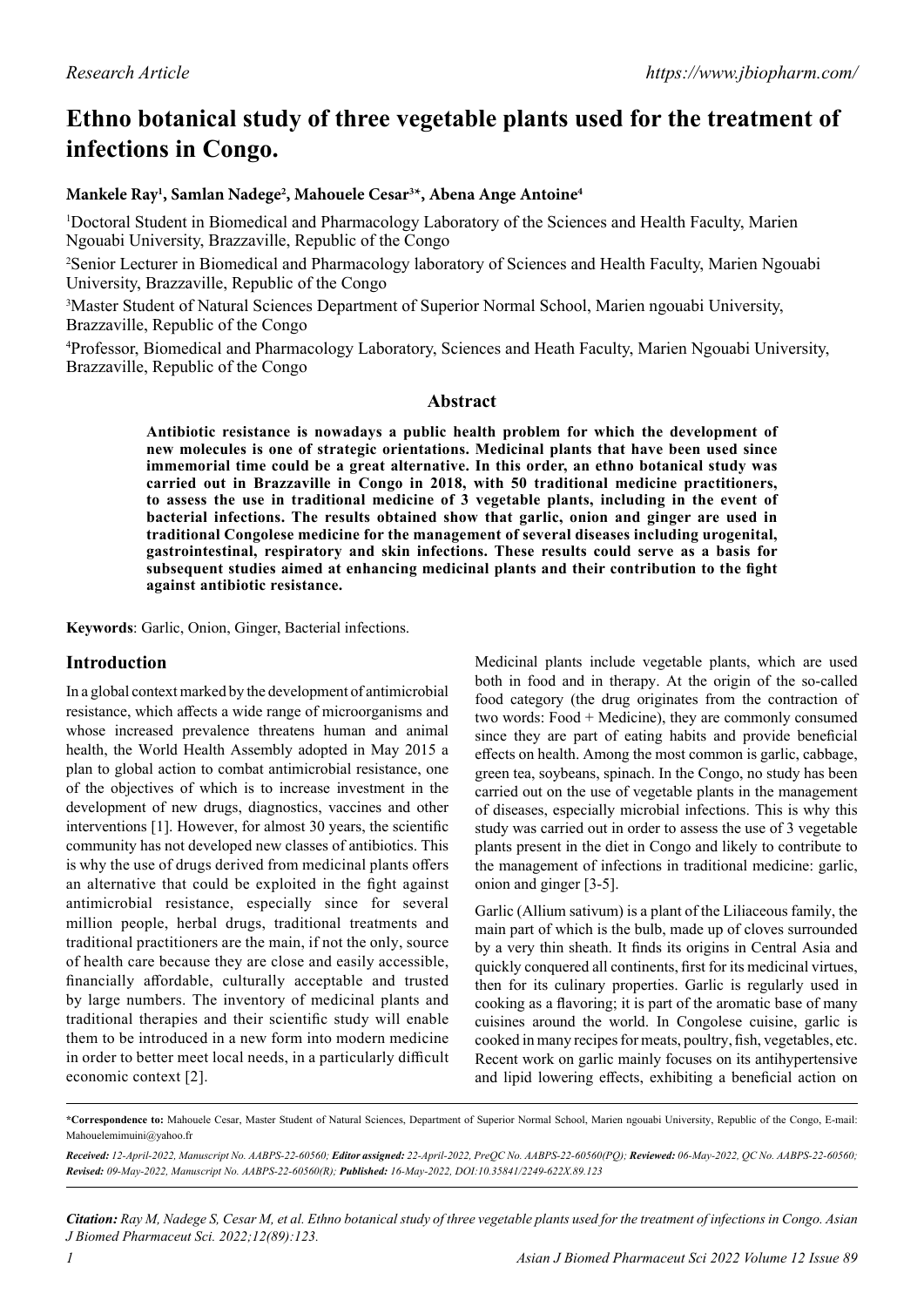cardiovascular pathologies and especially on those related to age. Its powers as an antiplatelet agent and its antioxidant properties have also been studied. Garlic is listed in the European Pharmacopoeia with a control monograph [6-10].

The onion (Allium cepa), is a species of biennial herbaceous plant of the Amaryllidaceous family, widely and for a long time cultivated as a vegetable plant for its bulbs of strong flavor and smell and for its leaves. Onions have been consumed for millennia all over the world to combat stomach distension, aid digestion and as a well-known antidiarrhoeal. It is also the aromatic flavor of Congolese cuisine, found in almost all culinary recipes. It is eaten cooked or raw, in the form of a salad. Modern research has shown onion to be a major food in the prevention of cardiovascular disease. It has hypo cholesterolaemic and hypotensive properties. It is an antiplatelet drug. It also has important antioxidant properties. It contains sulfur compounds which have hypoglycemic properties and are therefore very interesting for diabetics. Like garlic, shallot, chives, scallions, it has excellent anticancer properties.

Ginger (Zingiber officinale) is a spice from the Zingiberaceae family, which has been widely used for several millennia by traditional Chinese and Ayurvedic medicine, in particular for its aphrodisiac properties [11-13]. But studies and research on ginger have multiplied in recent decades, highlighting digestive, and antioxidant, anticancer, anti-inflammatory, fluidifying, anti-cholesterol, antiemetic and antiulcer properties. Fresh ginger is highly prized by the Congolese people who consume it as a drink made from peeled rhizome, crushed and then mixed in water, commonly called "Tangawisi". But rhizome powder is also used for the mild spicy flavor it gives to dishes.

# **Materials and Methods**

The ethno botanical survey of 3 vegetable plants was carried out in the period from August to September 2018 in Brazzaville, Congo. The data were collected from 50 traditional healers selected from the file of the Federation of traditional healers of Brazzaville. The information was collected through semistructured interviews based on a survey form on the sociodemographic profile of the traditional healer, the main pathologies treated and the use of the 3 plants concerned for the management of diseases. The data collected were analyzed using descriptive statistics of the numbers expressed as an average and as a percentage by the "Excel" software.

# **Result**

# *Socio-epidemiological profile of traditional healers*

Data was collected from 50 traditional healers, 83% of whom were male and 17% female. Most of these traditional healers were in a common-law relationship (44%) or married (22%). 72% of these traditional healers had a secondary level education and 12% a university level. None were illiterate. All those interviewed had a long experience in traditional medicine with an average of 29.4 years of practice. The least experienced had been practicing for 16 years and 50% between 21 and 30 years. 67% of those questioned had traditional medicine as their only activity, 33% having another professional activity. The average number of patients received per week per traditional practitioner is 22.

They work in all the districts of Brazzaville with predominance in Makelekele (33%) followed by Moungali and Poto-Poto (17%). 35% work in their family home.

In 50% of cases, traditional healers received their knowledge through intra family transmission, most often from generation to generation. For the rest, it is knowledge acquired either by "divine inspiration" or by learning from a "master" (**Figure 1**).

All traditional healers use herbal treatments and only 11% animal skin treatment. 72% also resort to prayer. 81% go to the laboratory for confirmation of their diagnosis. Out of the 10 main diseases treated by traditional healers, 5 are infectious diseases, namely urogenital infections, skin infections, pulmonary infections, malaria and typhoid fever. But there are also hemorrhoids, diarrhea and gastritis. The main plants used by traditional healers for the treatment of these infections are garlic, ginger, papaya, cotton and kola nut (**Figure 2**)

#### *Use of garlic in the treatment of infections*

Garlic is used in traditional medicine to treat many conditions including high blood pressure, sexual asthenia, rheumatism, hemorrhoids and coughs. It is most often used in combination (89% of cases). The most used form is a decoction of the chopped garlic clove. But traditional healers also use it in paste and rarely in powder (**Figure 3**).

As an anti-infectious agent, garlic is used to treat urinary tract, skin, respiratory and gastrointestinal infections. The main route of administration is oral, but some preparations are also administered rectally, transcutaneously, nasally and even as a sitz bath (**Figure 4**).

# *Use of onion in the treatment of infections*

Onion is little used by traditional healers, most often for the treatment of wounds and skin infections. It is also sometimes used in the case of rheumatism, flu or management of diabetes. A few rare traditional healers also use it for the treatment of urinary tract infections (**Figure 5**).

Onion is used alone or in combination, as a decoction or paste, administered mainly orally but also transcutaneous and more rarely nasally. The powder form is not used for onion (**Figure 6**).

# *Use of ginger in the treatment of infections*

Ginger is mainly used by traditional healers for the treatment of sexual asthenia. Some also use it for digestive disorders, the management of hemorrhoids and aches and pains such as low back pain, painful periods and even toothache. Very little used as an anti-infectious agent, 67% still use it in the management of gastrointestinal infections and 53% in uro-genital infections (**Figure 7**).

The use of ginger is mainly in the form of a decoction and paste, but in 38% of cases also in powder. These recipes are administered primarily orally (**Figure 8**).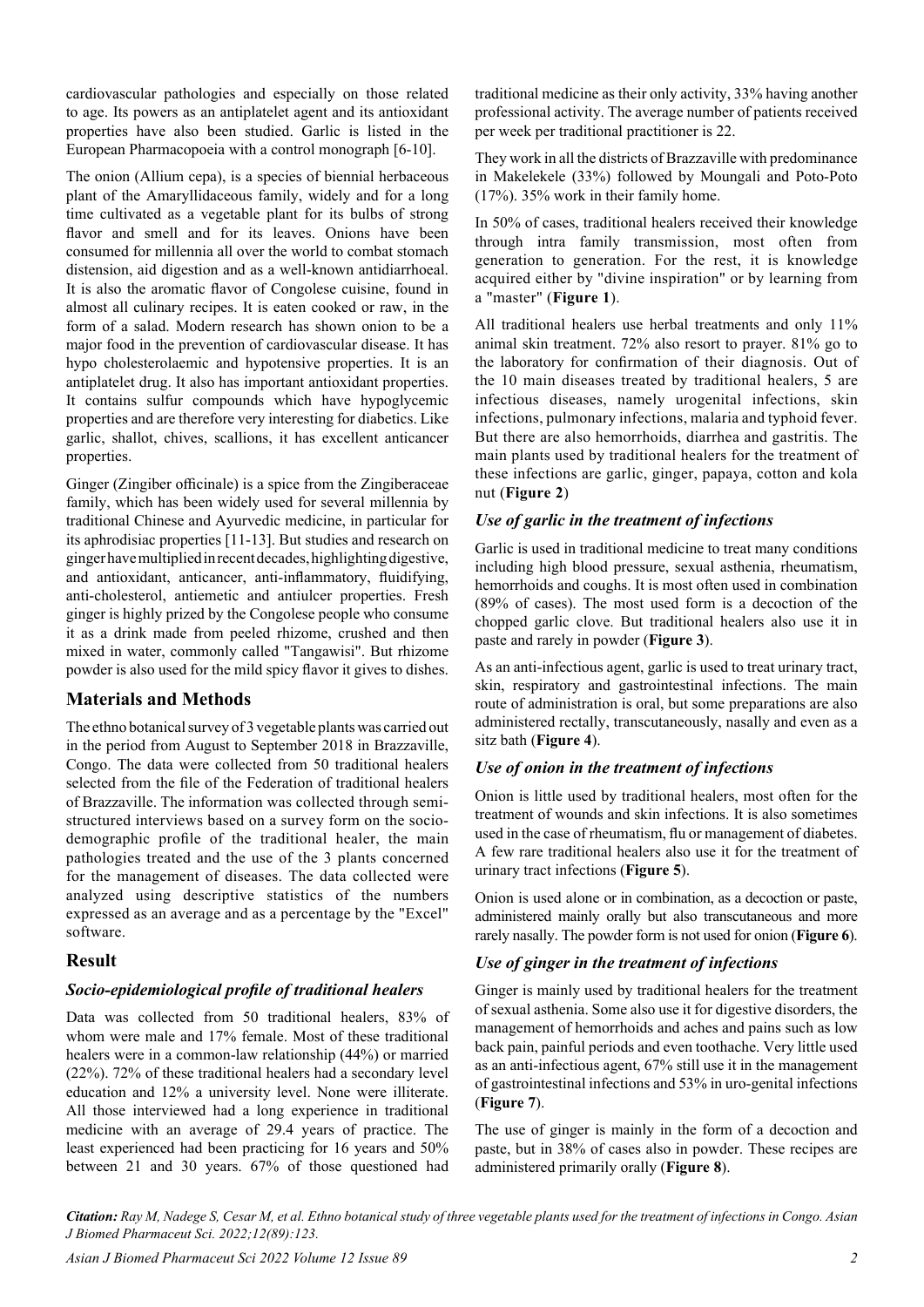

*Figure 1. Socio-epidemiological profile of traditional healers.*



*Figure 2. Main illnesses treated by traditional healers.*

*Citation: Ray M, Nadege S, Cesar M, et al. Ethno botanical study of three vegetable plants used for the treatment of infections in Congo. Asian J Biomed Pharmaceut Sci. 2022;12(89):123.*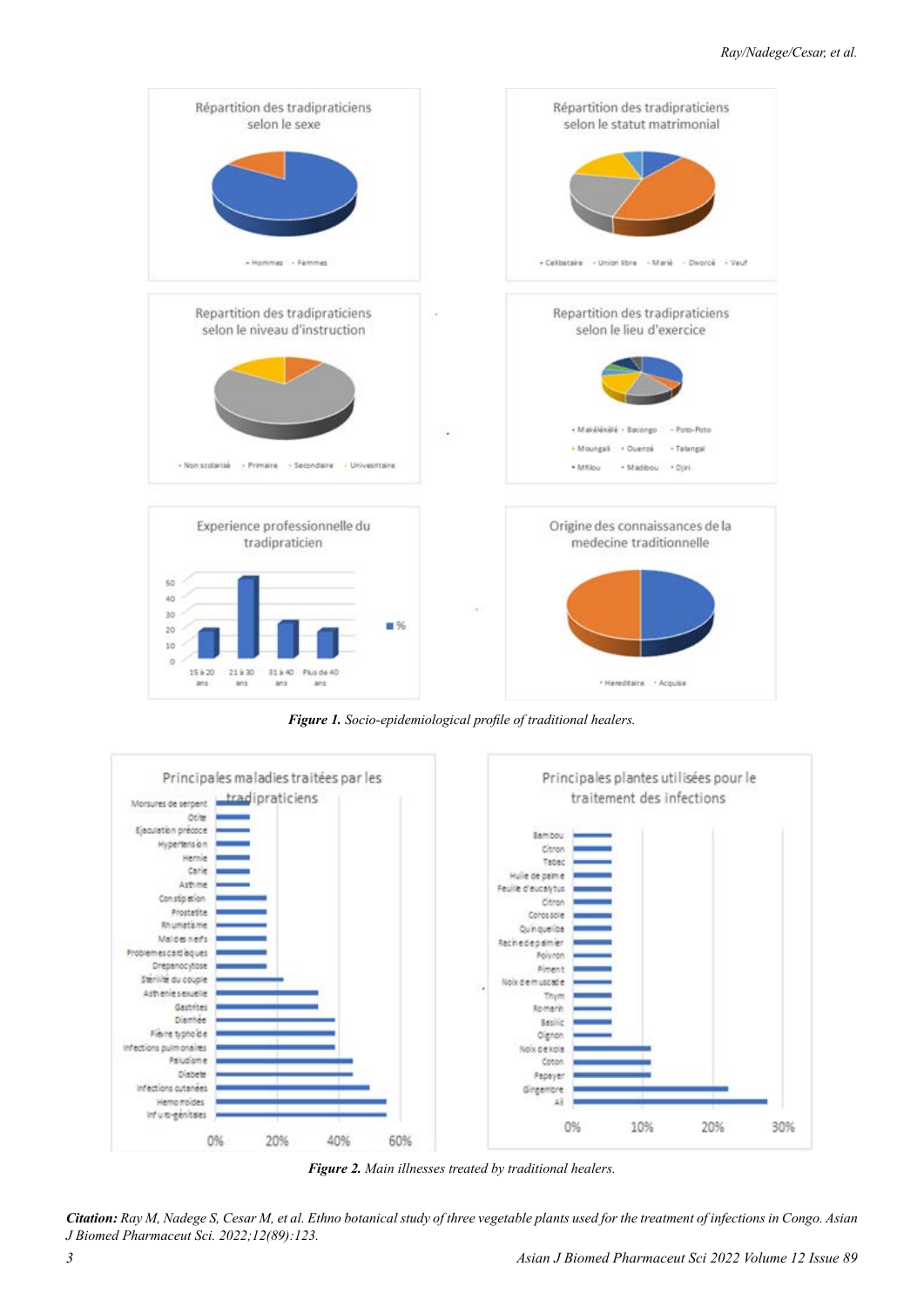

*Figure 3. Diseases Treated With Garlic.*





*Figure 4. Route of administration of garlic recipes.*



*Figure 5. Infections treated with garlic.*



*Figure 6. Routes of administration of onion recipes.*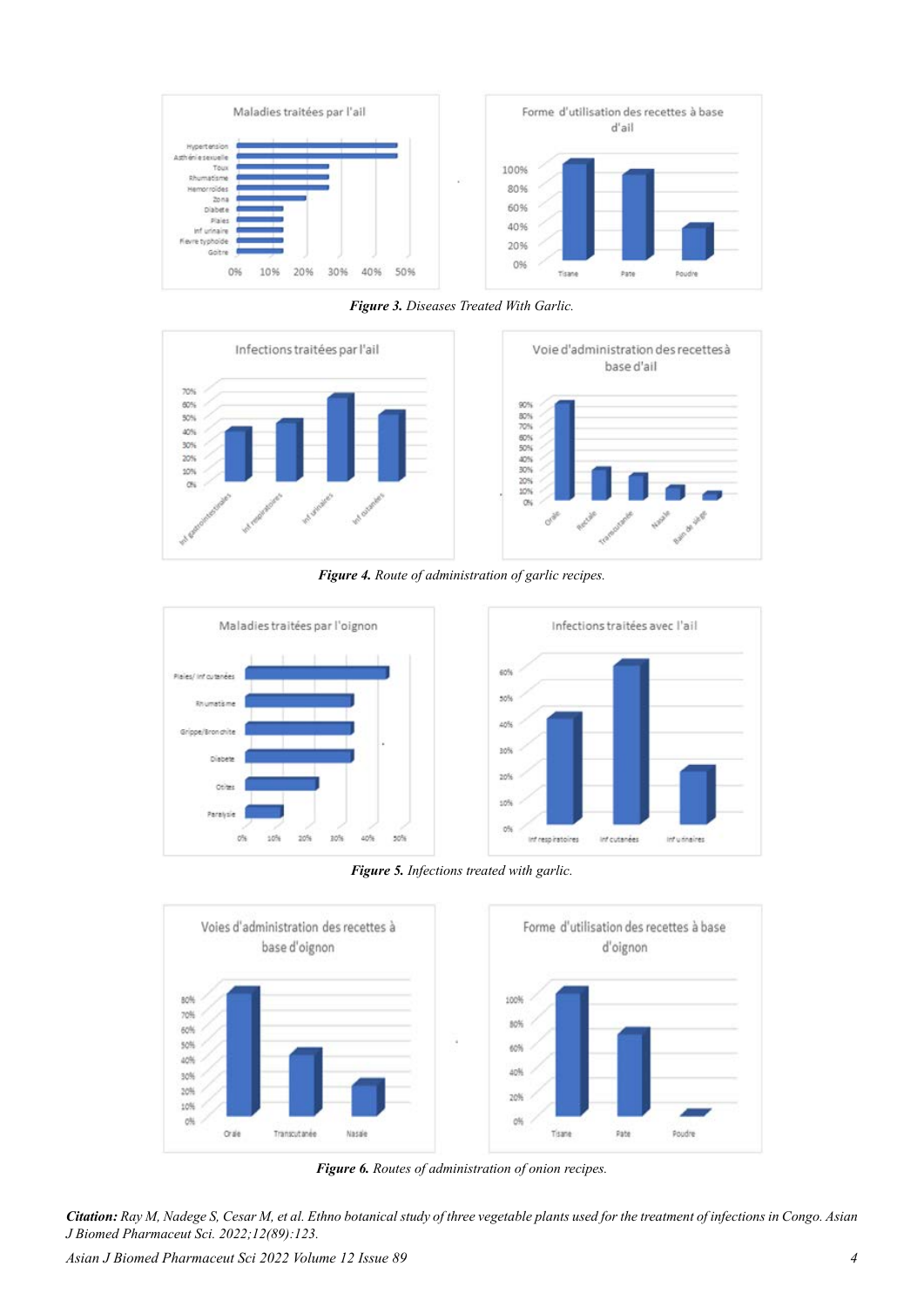

*Figure 7. Diseases Treated & Infections treated with ginger.*



*Figure 8. Forms of using ginger recipes & Route of Administration.*

# **Discussion**

This study consisted in collecting information on the use of 3 vegetable plants by traditional healers in Congo. This information was collected from 50 traditional healers, members of the federation of traditional healers of the Department of Brazzaville, an organization recognized by the State and support institutions as representing the entire community of traditional healers. This type of sampling is the same as that used by Lulekal et al in Ethiopia [14,15] and Traoré et al in Burkina Faso. The workforce selected for the study joins that of Nzuki in 2016, which had also carried out its study on 51 traditional healers in the DRC [16] and is not far from that of Ait Ouakrouch in Morocco [3], which worked on 60 herbalists or Traoré in Burkina Faso who had worked on 45 traditional healers.

The information collected shows a clear predominance of the male sex among traditional healers; which is not specific to the Congo since AIT OUAKROUCH, Nzuki, Lulekal and Traoré had already observed it. However, it is contrary to what is observed in Benin where women represent more than half of traditional healers [14]. The male predominance could be explained by the patrilineal transmission of ancestral knowledge in the Bantu civilization [9], where the secret had to remain in the family and therefore transmitted from father to son or from uncle to nephew. In our study, 50% received their knowledge through this family transmission. However, intra-family transmission is no longer exclusive since 50% of our traditional healers have acquired their knowledge through

training with "masters". In addition, traditional medicine seems to be opening up more and more to literate practitioners, with even 12% of academics in our study. These traditional healers also carry out other professional activities for 33% of them. This level of education could explain the significant use of the laboratory observed during our study. In fact, 81% of the people surveyed said they used the laboratory to confirm the diagnosis; which is very important in the management of infections.

The marital status which constitutes in Bantu societies a sign of notoriety was also verified during our study. 67% of traditional healers surveyed live in union and can therefore be considered responsible in the eyes of society. Nzuki, who worked in the same Bantu environment, made the same observation. This notoriety is also conferred by the duration of exercise which, in our study reached an average of 29.4 years including an average of 9 years of exercise on the same place of establishment.

Among the main diseases treated by traditional healers are gynecological infections, hemorrhoids, skin infections, diabetes, and malaria. But of all the diseases treated, only 25% represent communicable diseases, the rest being made up of non-communicable diseases. The practice of traditional medicine is above all based on the use of medicinal plants, very often associated with spiritual therapy. This is consistent with the free encyclopedia Wikipedia's definition of traditional medicine as a discipline involving herbalism and African spirituality. The peculiarity in the Congo is the replacement of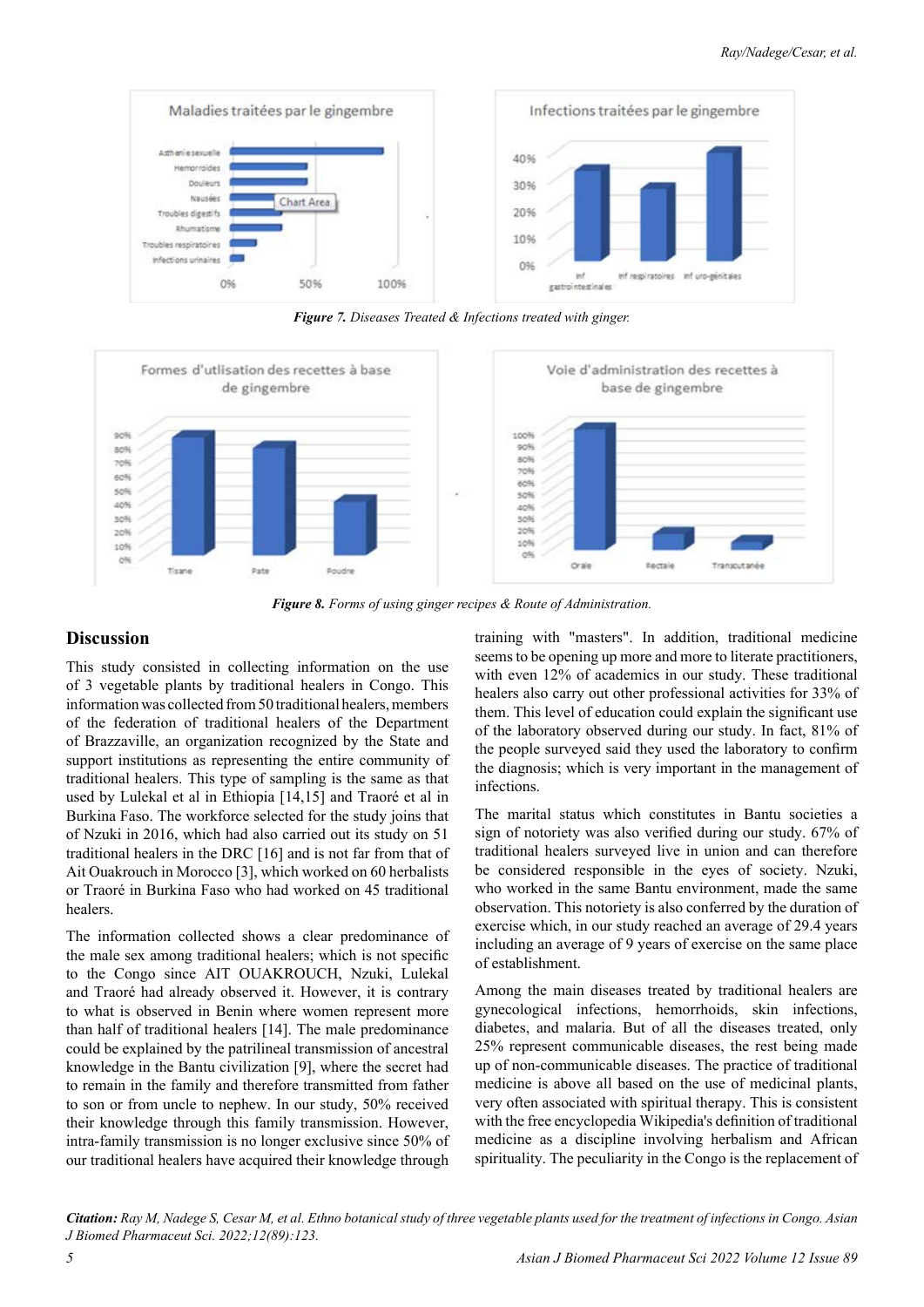this African spirituality considered as witchcraft by Christian spirituality. In our study, 72% of traditional healers said they resorted to prayer for the treatment of certain conditions. A total of 30 plants were reported to be used for the treatment of infections. Taking into account the number of times the plant was cited by a traditional healer, the most used plants are garlic (28%), ginger (22%), papaya, and cotton and kola nut (11 %).

Garlic is therefore the treatment not excellence for infections in traditional Congolese medicine, generally used in combination, in the form of a decoction but also as a powder, administered mainly orally, but sometimes also rectally, nasally, transcutaneously and even under form of sitz baths for female genital infections. Garlic is widely used in genitourinary infections including syphilis and gonorrhea, skin infections including infected wounds, respiratory infections such as flu and coughs and gastrointestinal infections such as typhoid fever or dysentery. This antibiotic action has already been recognized in herbal medicine for cases of bronchitis or seasonal infections, in urinary tract infections and in certain skin infections [5]. It would be due to one of its main components, allicin, which has powerful antimicrobial properties in vitro, in particular on *Staphylococcus aureus, Shigella sonnei, Erwinia carotovora, Mycobacterium tuberculosis, Escherichia coli, Pasteurella multocida, Proteus, Streptococcus faecalis, Pseudomonas aeruginosa, Candida, Cryptococcus, Rhodotorula rubra, Toruloposis, Trichosporon pullulans, and Aspergillus niger* [10].

But, apart from infections, garlic is also used in traditional medicine for the management of arterial hypertension, sexual asthenia, rheumatism, hemorrhoids, diabetes and even goiter. This use is perfectly consistent with the virtues attributed to garlic in the French pharmacopoeia [7] in particular its beneficial effects against pain, skin conditions, digestive and respiratory problems, hypercholesterolemia or disturbances of coagulation and vascular disorders, such as high blood pressure.

The onion remains very little used in traditional medicine in the Congo, mainly in the treatment of wounds and other skin conditions, in rheumatism, diabetes and the treatment of bronchitis and influenza. These indications correspond to those mentioned by Jean Pelissier on his blog devoted to traditional Chinese medicine. Onion is used in the form of a decoction and sometimes a paste and administered orally and transcutaneously. In addition to skin infections, traditional healers in the Congo use it for the treatment of certain respiratory infections and more rarely in the case of urinary infections. The inhibiting action of the aqueous extract of onion on certain bacteria had already been demonstrated. This is the case of *Serratia marcescens* commonly implicated in urinary tract infections and wound infections, Escherichia coli responsible for certain urinary tract infections, *Streptococcus*, responsible for angina and skin infections and *Salmonella typhi* responsible for typhoid fever [1]. According to Marina Cluysen, onions are a natural antibiotic: onions eaten raw help fight bacteria in the mouth. Thus, they neutralize the negative action of cavities and bacteria on the gums. It is also effective against cough [6].

For its part, although mainly used for the management of sexual asthenia, hemorrhoidal crises and nausea, ginger is also used in traditional medicine in Congo for the treatment of urogenital, gastrointestinal and respiratory infections. It is administered in the form of a decoction, paste and powder, most often alone, mainly orally and more rarely rectally and transcutaneously. Blama et al in 2013 had found that zingiberaceae occupied the  $3<sup>rd</sup>$  place among the aromatic and medicinal plants most used in the treatment of gastrointestinal diseases by natives in Algeria [8], while Camille Cocenas Pereira ranks it in 4th position among the 10 miracle natural remedies to treat infections, list in which garlic occupies the 1st position [11]. The use in the prevention of nausea and vomiting characteristic of motion sickness, pregnancy or following surgery has long been recognized [12] and ginger is also a good ally for relieving minor digestive disorders [4] as found in our study.

# **Conclusion**

The ethno botanical survey carried out in Brazzaville showed that food plants are used by traditional healers for the management of diseases and particularly bacterial infections. This medicine is practiced mainly by men, holders of traditional knowledge in societies with patrilineal transmission but also by acquiring knowledge. The use of garlic, onion and ginger in traditional medicine in the Congo is in accordance with the indications retained for centuries in different traditional societies and confirmed by modern research. These foods therefore find their place in the range of natural antibiotic drugs, especially since they are simple plants, easy to grow and well anchored in the dietary habits of local populations. The results obtained could serve as a basis for subsequent studies aimed at experimentally evaluating the biological and chemical potential of these plants and the development of medicinal plants for the treatment of bacterial infections with the aim of combating antibiotic resistance.

# **References**

- 1. Abdou IA, Abou-Zeid AA, El-Sherbeeny MR, et al. [Antimicrobial activities of Allium sativum, Allium cepa,](https://link.springer.com/article/10.1007/BF01099735)  [Raphanus sativus, Capsicum frutescens, Eruca sativa,](https://link.springer.com/article/10.1007/BF01099735)  [Allium kurrat on bacteria](https://link.springer.com/article/10.1007/BF01099735). Qualitas Plantarum et Materiae Vegetabiles. 1972;22(1):29-35.
- 2. Adjanohoun E, Cusset G, Issa Lo KA, et al. Traditional medicine and pharmacopoeia database: instructions for data collection and entry (2nd ed.). Paris: ACCT. 1994.
- 3. Beniaich G, Salim R, Ech-Chihbi E, et al. [Ethnobotanical](https://link.springer.com/article/10.1007/s11356-021-14439-8)  [survey about medicinal plants used in traditional treatment](https://link.springer.com/article/10.1007/s11356-021-14439-8)  [of insomnia, asthenia, and oral and gum infections in](https://link.springer.com/article/10.1007/s11356-021-14439-8)  [the region Fez-Meknes, Morocco](https://link.springer.com/article/10.1007/s11356-021-14439-8). Environmental Sci Pollution Res. 2022;29(1):133-45.
- 4. Akinola AA, Ahmad S, Maziah M. [Total anti-oxidant](https://www.ajol.info/index.php/ajtcam/article/view/105098)  [capacity, flavonoid, phenolic acid and polyphenol content](https://www.ajol.info/index.php/ajtcam/article/view/105098)  [in ten selected species of Zingiberaceae rhizomes](https://www.ajol.info/index.php/ajtcam/article/view/105098). African J Traditional, Complementary Alternative Med. 2014;11(3):7-13.